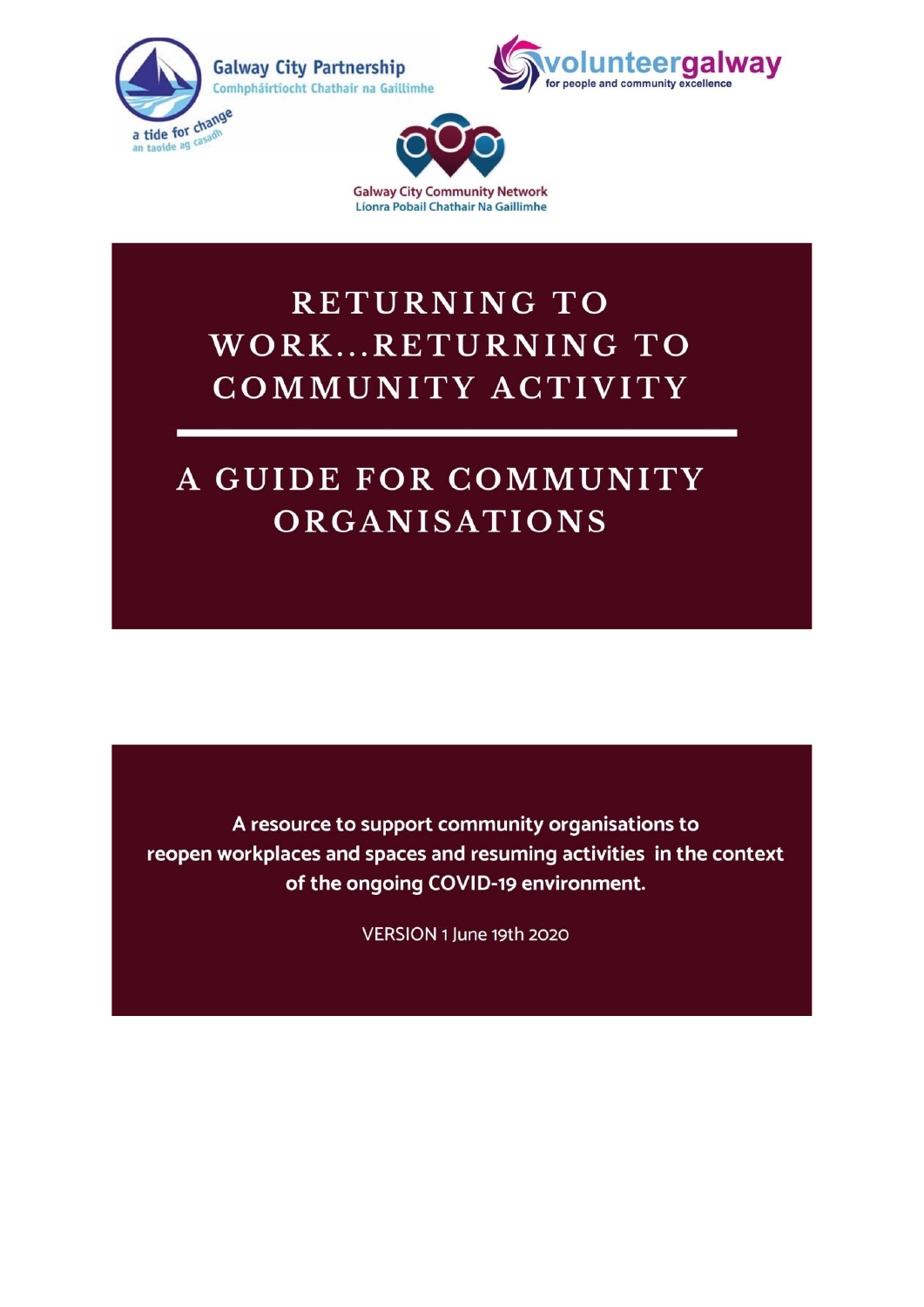# **Table of Contents**

### Please note that all the advice and guidance in this document is based on national guidance.

Thanks to Nollaig McGuinness for his work in producing this guide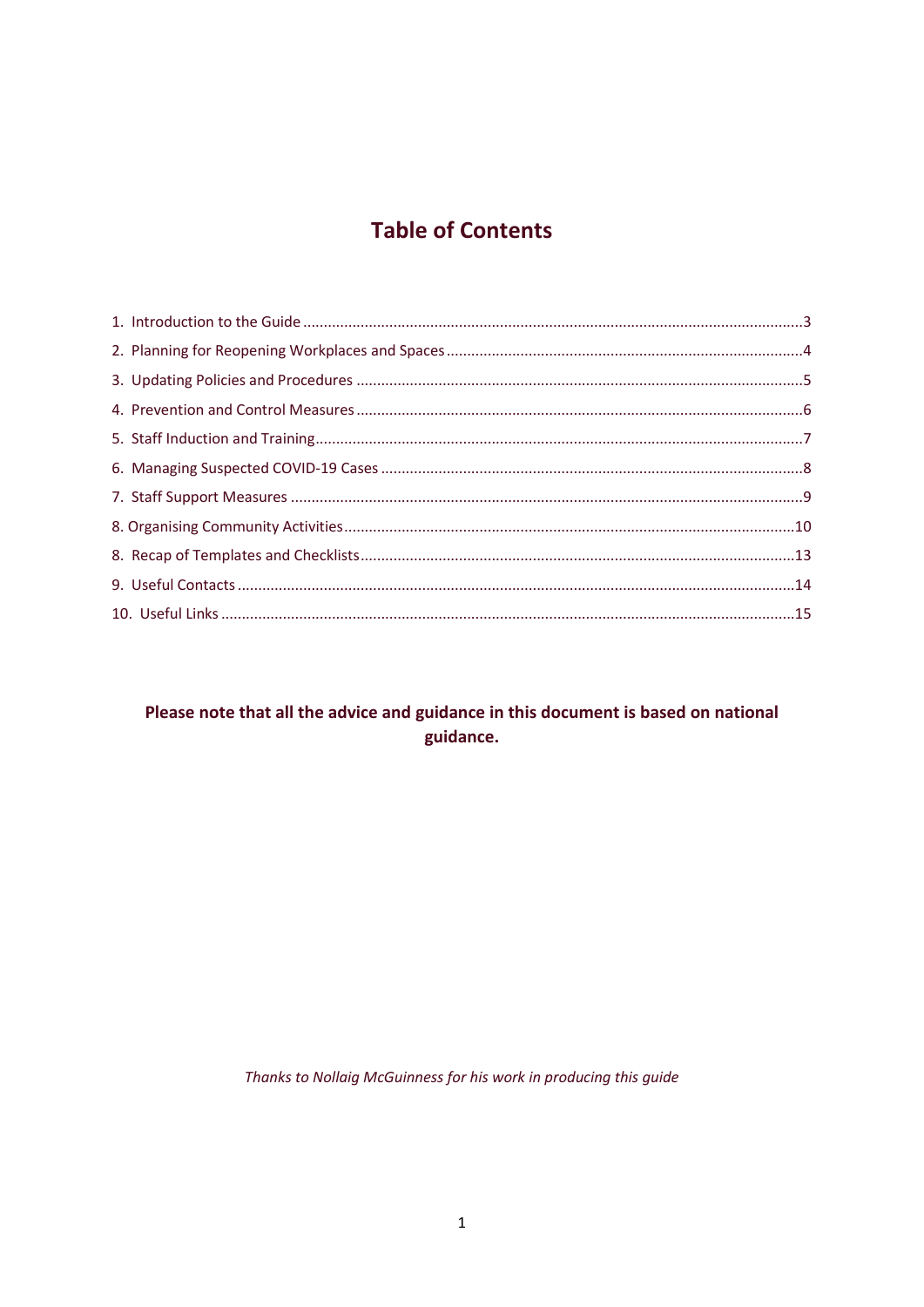### **Quick Reference**

#### **1. Introduction to the Guide**

Explains the structure and content of the document and highlights the main sources of information being used.

#### **2. Planning for Reopening Your Workplace**

Focuses on how to develop a COVID-19 Response Plan, outlines the main sections and contains a template for the plan.

#### **3. Updating Policies and Procedures**

Explains that workplace policies need to be updated and risk assessments undertaken in order to reopen the workplace safely. Contains Pre-Return to Work Form and Planning Checklist.

#### **4. Prevention and Control Measures**

Outlines the main physical and systems changes that need to be introduced to the workplace to help prevent the spread of COVID-19. Contains a Control Measures Checklist and Cleaning Checklist and also standard signage and posters.

#### **5. Staff Induction and Training**

Explains that specific COVID-19 Induction is now required for all staff. Contains and Induction Checklist and useful resources for induction. Also contains COVID-19 information resources in different languages, including Irish Sign Language.

#### **6. Managing Suspected COVID-19 Cases**

Sets out the rapid response system to dealing with a suspected COVID-19 case that is required for all workplaces. Contains information on isolation areas and procedures and a full Checklist for Dealing with a Suspected Case of COVID-19.

#### **7. Staff Support Measures**

Highlights the mental health and wellbeing of workers dimension to the COVID-19 pandemic. Refers to employers' obligations to support their staff at this time and the particular attention that must be paid to People at a Higher Risk.

#### **8. Organising Community Activities**

Focuses on the re-introduction of standard community activities and provides a specific checklist for planning community activities and signposts to useful resources for community organisations.

#### **9. Recap of Templates and Checklists**

Compiles all of the useful Templates and Checklists for reopening workplaces into one quick reference list.

#### **10. Useful Contacts**

Provides a range of useful contact numbers for organisations that can provide further guidance and assistance.

#### **11. Useful Links**

Compiles a range of useful sources of COVID-19 information and resources into one quick reference list.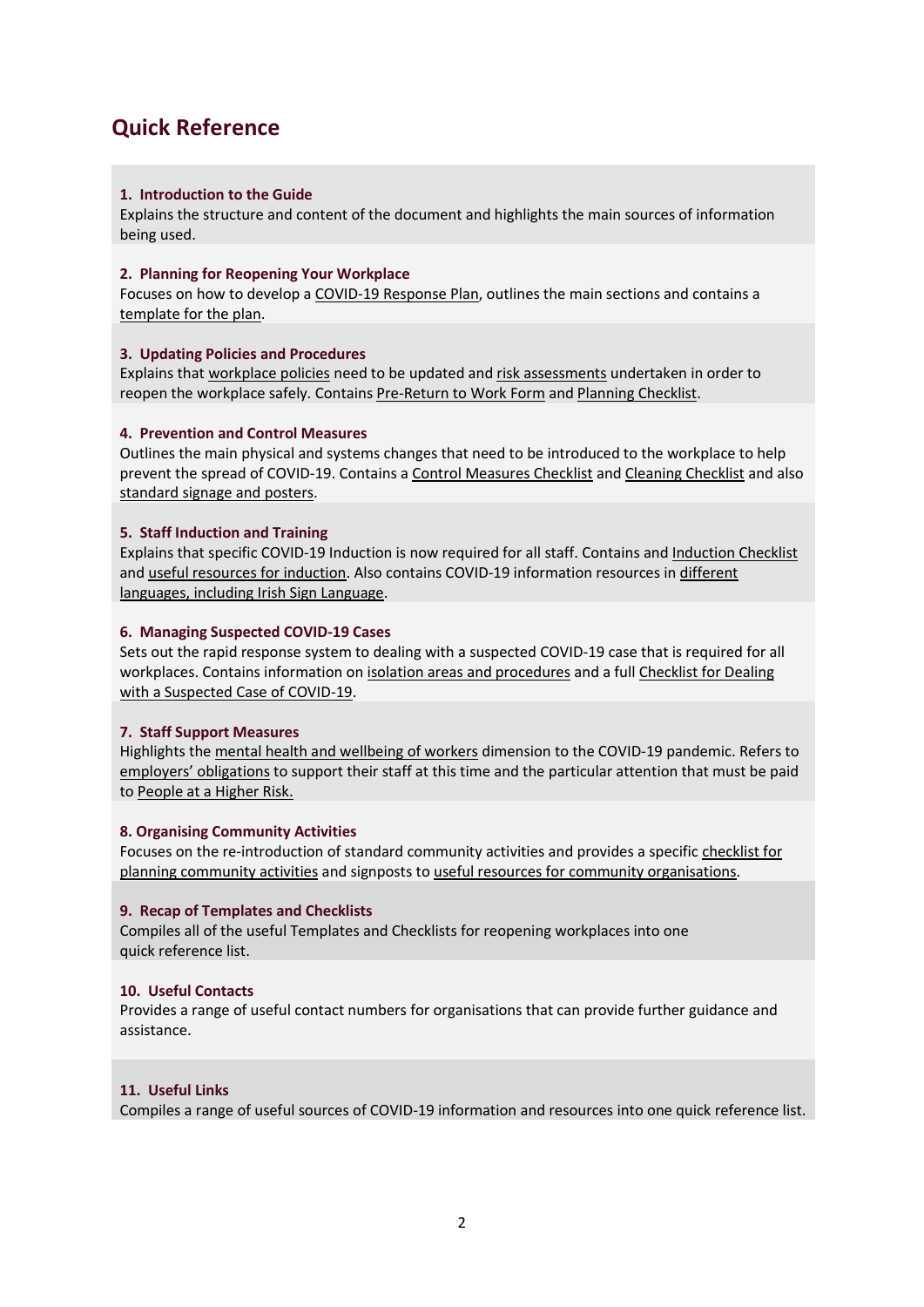### <span id="page-3-0"></span>**1. Introduction to the Guide**

This document has been produced as a resource to support community organisations to reopen workplaces and spaces and resuming activities with communities and clients in the context of the ongoing COVID-19 environment. It has been produced as a joint initiative between Galway City Community Network, Galway City Partnership and Volunteer Galway and will be supported and enhanced by training webinars. It will be promoted as part of the wider community response to the COVID-19 pandemic.

For the large majority of community organisations, the reopening of workplaces and spaces and a return to activities will be a gradual process over a number of months in line with the lifting of COVID-19 restrictions and public health guidance. This document is designed to be a practical tool to signpost community organisations to the public health rules and protocols that are currently in place in Ireland and to help ensure that they are compliant with these.

There now exists a broad range of COVID-19 guidance and protocols for Irish workplaces. This guide compiles and presents information from a core number of these that have been published by government agencies including:

- *Roadmap for Reopening Society & Business*, Government of Ireland
- *Return to Work Safety Protocol*, Government of Ireland
- Guidance, Templates and Checklists from the Health and Safety Authority (HSA)
- *COVID-19 Workplace Protection and Improvement Guide*, National Standards Authority of Ireland (NSAI)

This document also compiles COVID-19 information and communication tools such as posters and signs, short videos and other useful resources from a range of sources including the HSE, the Health Protection Surveillance Centre (HSPC) and various government departments and national organisations. These resources are referenced and hyperlinked throughout the document and also listed in the *Useful Links* section at the end of the document.

The document also draws on national guidelines to the youth sector to provide guidance to community organisations as they resume activity and work in and with communities.

#### **Keeping Up to Date with Public Health Guidance**

The importance of keeping up to date with the COVID-19 public health rules and guidance that are in place at any given time cannot be overstated. This guide is intended to be a live resource and will be updated in line with changes to public health rules and guidance as Ireland continues to manage its social and economic activity during the ongoing COVID-19 pandemic.

On 1st May the Irish Government published its *Roadmap for Reopening Society & Business* which set out a timeline for the reopening of the economy and society over 5 Phases and indicating what types of activities could recommence under each phase.

#### **Original Timeline for Reopening Society and Business**

| Phase $1 - 18$ <sup>th</sup> May | Phase $2-8$ <sup>th</sup> June |  | Phase 3 – 29 <sup>th</sup> June   Phase 4 – 20 <sup>th</sup> July   Phase 5 – 10 <sup>th</sup> August |
|----------------------------------|--------------------------------|--|-------------------------------------------------------------------------------------------------------|
|                                  |                                |  |                                                                                                       |

As we have already seen, the provisions within this timeline have been subject to revisions with certain activities being allowed to recommence earlier than originally planned. As such it is essential that we stay fully up to date on progress under the national roadmap and the public health measures in place at any given time. You can do this by regularly checking [this section of the governments website.](https://www.gov.ie/en/publication/cf9b0d-new-public-health-measures-effective-now-to-prevent-further-spread-o/) Keeping up to date with public health measures will equip you with the guidance and information you need regarding what types of activities can be undertaken, the size of groups that can be convened and all other relevant guidance for your daily operations and activities.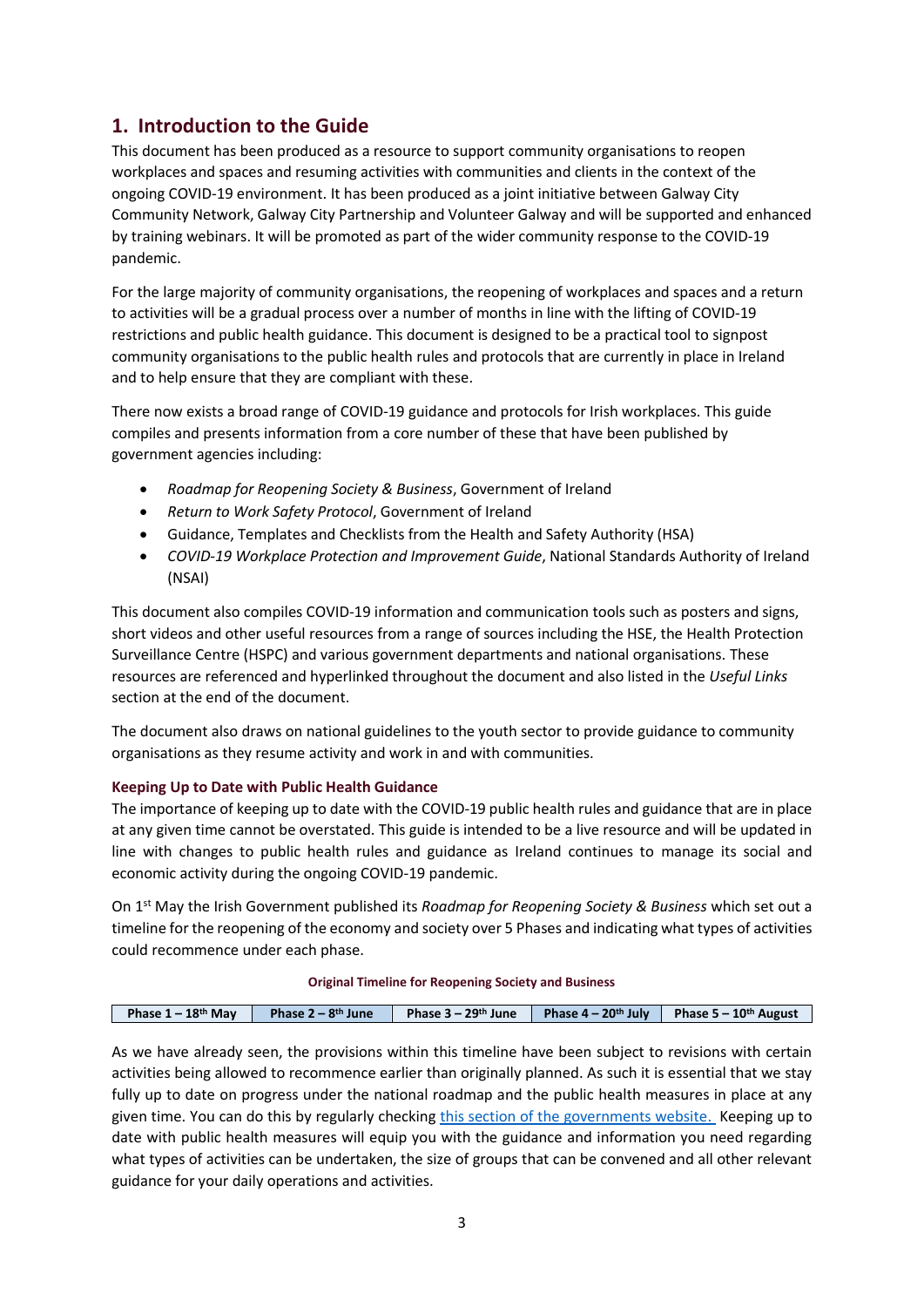### <span id="page-4-0"></span>**2. Planning for Reopening Workplaces and Spaces**

The first and most important step in reopening workplaces and spaces is developing a COVID-19 Response Plan. Such a plan is now compulsory for all employers under the *Return to Work Safety Protocol* recently published by the Irish Government. This plan will set out the various actions your organisation will undertake to ensure that your work practices and daily activities are compliant with the public health measures in place to contain and suppress the COVID-19 virus. The overriding concern in reopening workplaces and spaces is the health and safety of employees and also all those visiting or using your workplace including community organisations, clients, customers, service users, volunteers and other visitors.

For any organisation to develop a comprehensive and effective COVID-19 Response Plan it will be important for those drafting the plan to firstly familiarise themselves with the key documents that set out the new protocols and measures that all employers must adhere to. As indicated previously, these texts are:

| <b>Key Documents Relating to Reopening Workplaces</b> |                                                                                                                                                                           |  |  |
|-------------------------------------------------------|---------------------------------------------------------------------------------------------------------------------------------------------------------------------------|--|--|
| Roadmap for Reopening Society &<br><b>Business</b>    | Outlines the 5-phased reintroduction of economic and social activity<br>including what types of work and activity can be reintroduced at each Phase.                      |  |  |
| Return to Work Safety Protocol                        | Sets out the non-exhaustive range of steps that all employers must take in<br>order to reopen their workplaces safely.                                                    |  |  |
| <b>Workplace Protection and Improvement</b><br>Guide  | Presents practical guidance on how to effectively put in place the required<br>systems for managing the return of workers, workplace hygiene, physical<br>distancing etc. |  |  |

#### **Main Considerations in Developing a COVID-19 Response Plan**

In line with developing their response plans, employers are also obliged to identify Worker Representatives or COVID-19 Compliance Officers who will play a lead role in the implementation and monitoring of the various actions in the plan. The number of agreed representatives will depend on the size of the workforce but there must be at least one representative nominated to work closely with management and employees in rolling out the actions of the response plan across the organisation.

There are a number of key areas that a COVID-19 Response Plan needs to focus on and these include:

- **Policies and Procedures** organisations must carry out risks assessments and update safety statements and other organisational plans and policies in order to integrate COVID-19 workplace protocols.
- **Prevention and Control Measures** organisations must put in place effective hygiene, physical distancing and other control measures to minimise the spread of COVID-19.
- **Staff Induction and Training** organisations must ensure their workforce are aware of the risks of COVID-19 and how to mitigate against these. Staff must also complete pre-return to work forms prior to returning to the workplace.
- **Managing Suspected Covid-19 Cases** organisations must have clear procedures in place to respond to someone developing COVID-19 symptoms in the workplace.
- **Staff Support Measures** organisations must pay particular attention to the needs of employees who may be in the 'at risk' categories and must also ensure that all staff have access to appropriate mental health supports should they need them.

Each of these key areas are now presented in more detail on the following pages. The HSA has developed a [COVID-19 Response Plan Template](https://www.hsa.ie/eng/topics/covid-19/return_to_work_safely_templates_checklists_and_posters/covid19-response-plan-template1.pdf) and number of usefu[l Checklists](https://www.hsa.ie/eng/topics/covid-19/return_to_work_safely_templates_checklists_and_posters/) to assist organisations in developing and implementing their plans and these checklists are highlighted frequently in the following pages.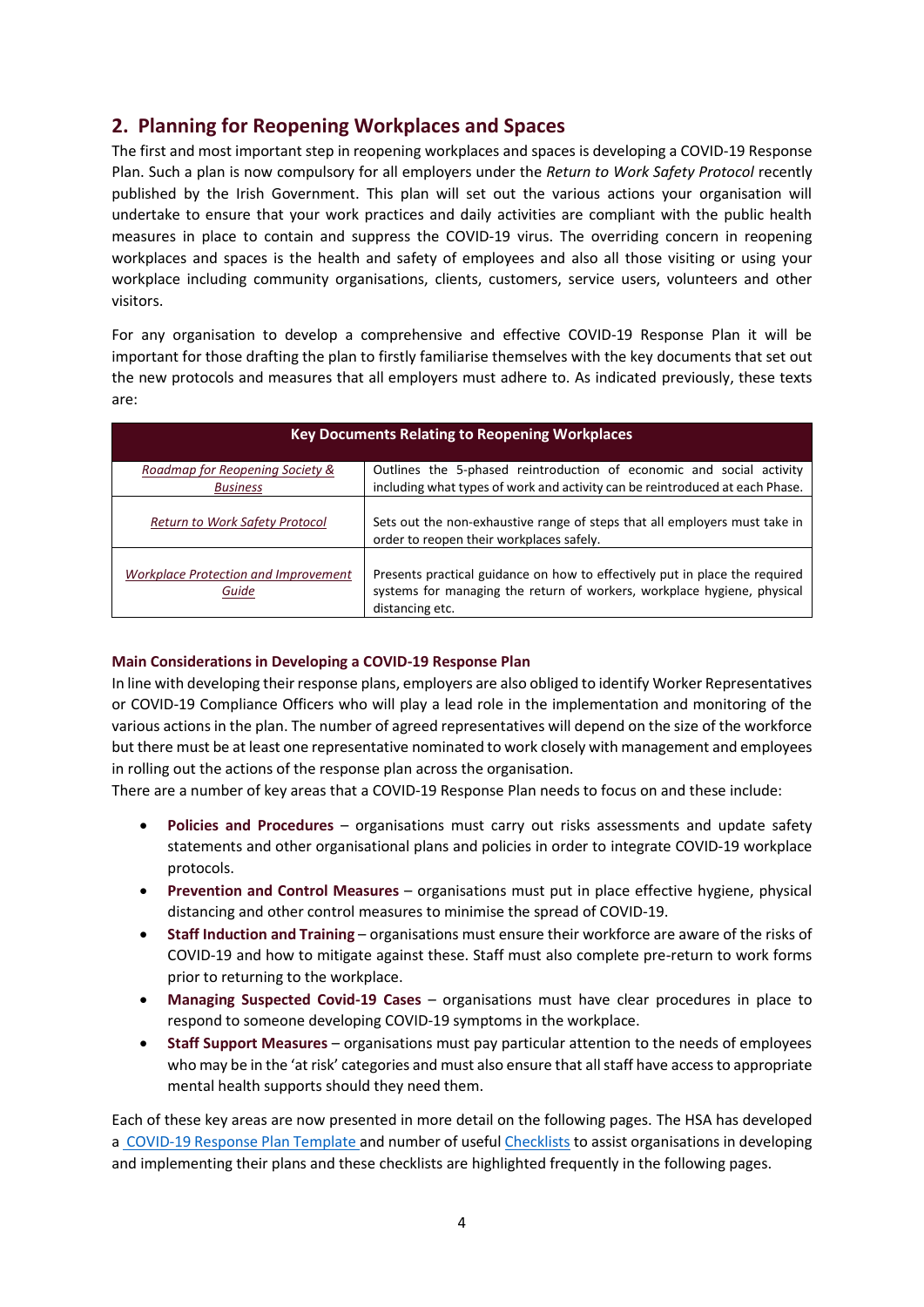### <span id="page-5-0"></span>**3. Updating Policies and Procedures**

In order to put the necessary control measures in place to be compliant with the new protocols and public health guidance organisations will need to review and update their Occupational Health and Safety provisions. The *Return to Work Safely Protocol* states:

#### **Return to Work Safely Protocol, pg.18**

*All existing Occupational Health and Safety provisions will continue to apply to all workplaces during this time. Where the control of infection measures implemented requires changes to work activities, the employer is required to review and update their occupational health and safety risk assessments and safety statement in order to take account of any work changes which may arise following implementation.*

In addition to the occupational health and safety dimension, organisations are also required need to update all other relevant policies in order to reflect and take account of the disruption and adjustments to the workplace due to COVID-19. This will include return to work procedures, sick leave policies, travel for work policies and lone working, remote working and working from home policies.

#### **Pre-Return to Work Form**

Under the new protocols all workers must now complete a Pre-Return to Work Form in order to establish whether they are displaying symptoms of COVID-19 and/or are within the 'at risk' category of persons. Employers must issue all workers with a Pre-Return to Work Form and review these forms prior to allowing each worker return to work. This [HSA Pre-Return to Work Form](https://www.hsa.ie/eng/topics/covid-19/return_to_work_safely_templates_checklists_and_posters/return_to_work_form.pdf) template is now being widely used to complete this task.

#### **Planning and Preparing Checklist**

The HSA has developed a Planning and Preparing Checklist that will help organisations with this aspect of their planning and assessing their own state of readiness to commence reopening their workplaces safely. The checklist is presented as a range of questions and highlights the main policies and procedural changes employers need to consider at this point, such as:

- Have you reviewed and updated your risk assessments and safety statement to take account of any controls to help prevent the spread of COVID-19?
- Have you updated your emergency plans, in particular to take account of physical distancing?
- Have you sent each worker a COVID-19 return-to-work form to be completed and returned 3 days before they return to the workplace?
- Have you appointed and trained a Worker Representative to help advise workers and to monitor compliance with COVID-19 control measures in the workplace?
- Have you agreed with workers about any adjustment of staff rosters, organising of teams, breaks etc. needed to reduce the number of people in the workplace at any one time and to maintain physical distancing?
- Have you assessed who can do their work from home and given them the facility to do so, in particular at-risk or vulnerable workers?
- Have you stopped all non-essential business / work travel?

For the full list of questions in the checklist download th[e HSA Planning and Preparing Checklist.](https://www.hsa.ie/eng/topics/covid-19/return_to_work_safely_templates_checklists_and_posters/employers_checklist_no11.pdf)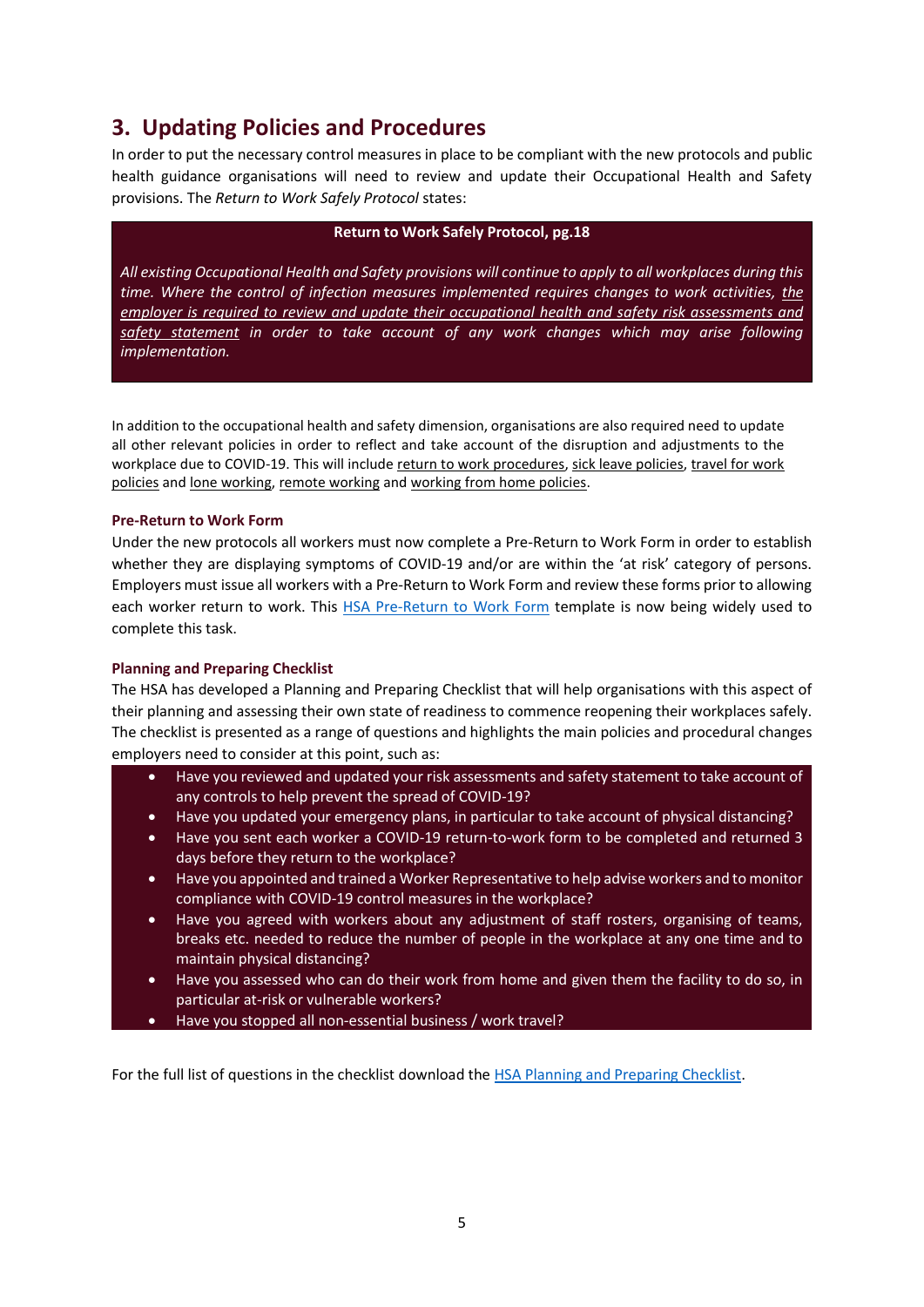### <span id="page-6-0"></span>**4. Prevention and Control Measures**

COVID-19 control measures have become one of the most visible changes to public spaces and workplaces in recent months. Most commonly these control measures include systems and etiquette around hand hygiene and respiratory hygiene, the use of PPE (Personal Protective Equipment) and physical distancing systems.

Regarding prevention and control measures in the workplace the *Return to Work Safely Protocol* states:

#### **Return to Work Safely Protocol, pg.8**

*Employers must arrange for the putting in place of the necessary controls identified in the risk assessment to prevent the spread of COVID-19 in the workplace.*

The Protocol goes on to outline the requirements on both employers and employees in the areas of hand hygiene, respiratory hygiene, physical distancing, the use of PPE and cleaning systems – see pages 10 to 16.

#### **Control Measures Checklist**

The HSA has developed a Control Measures Checklist that will help organisations to identify and put in place the required control systems that will help protect their workers and prevent the spread of COVID-19. The checklist is structured along the lines of those key areas highlighted above with some of the main questions being:

- Are there enough hand washing and hand sanitising stations in place to accommodate workers, visitors/customers adhering to hand hygiene measures?
- Have you told workers of good respiratory measures to limit the spread of the virus?
	- o avoid touching the face, eyes, nose and mouth
		- o cover coughs and sneezes with an elbow or a tissue
		- o dispose of tissues in a covered bin
- Have you looked at how you can change the layout of your workplace to allow for physical distancing?
- Can you rearrange working times and shifts to minimise the number of people at work together?
- Have you minimised the need for business trips or for workers to gather for meetings and interactions e.g. by making available technology for online or phone meetings?
- Has the correct PPE been identified based on the hazard and worker work activity?

For the full list of questions in the checklist download th[e HSA Control Measures Checklist.](https://www.hsa.ie/eng/topics/covid-19/return_to_work_safely_templates_checklists_and_posters/employers_checklist_no2_control_measure1.pdf)

The HSA has also developed a comprehensive checklist for the cleaning systems required for workplace. For the full list of questions in that checklist download th[e HSA Cleaning and Disinfection Checklist.](https://www.hsa.ie/eng/topics/covid-19/return_to_work_safely_templates_checklists_and_posters/employers_checklist_no5_cleaning-and-disinfection1.pdf)

#### **Other Useful Resources for Introducing Control Measures**

There are a number of additional practical resources available to help organisations introduce control measures into the workplace (please note hyperlinks to resources). These include:

- $\Box$  [COVID-19 Workplace Protection and Improvement Guide](file:///C:/Users/NollaigMcGuinness/Desktop/Return%20to%20Work/NSAI-Guidelines-COVID-19-Workplace%20Protection%20&%20Improvement.pdf) by the National Standards Authority of Ireland
- $\Box$  [Hand Hygiene](https://www.gov.ie/en/collection/02cd5c-covid-19-information-resources/#hand-hygiene-posters) and [Respiratory Hygiene](https://www.hpsc.ie/a-z/respiratory/coronavirus/novelcoronavirus/posters/) Posters and Signage
- $\Box$  [Physical Distancing](https://www.gov.ie/en/collection/428743-covid-19-coronavirus-physical-distancing-graphics/) Posters and Signage
- $\Box$  [General COVID-19 Prevention](https://www.hsa.ie/eng/topics/covid-19/covid-19_coronavirus.html) Posters and Signage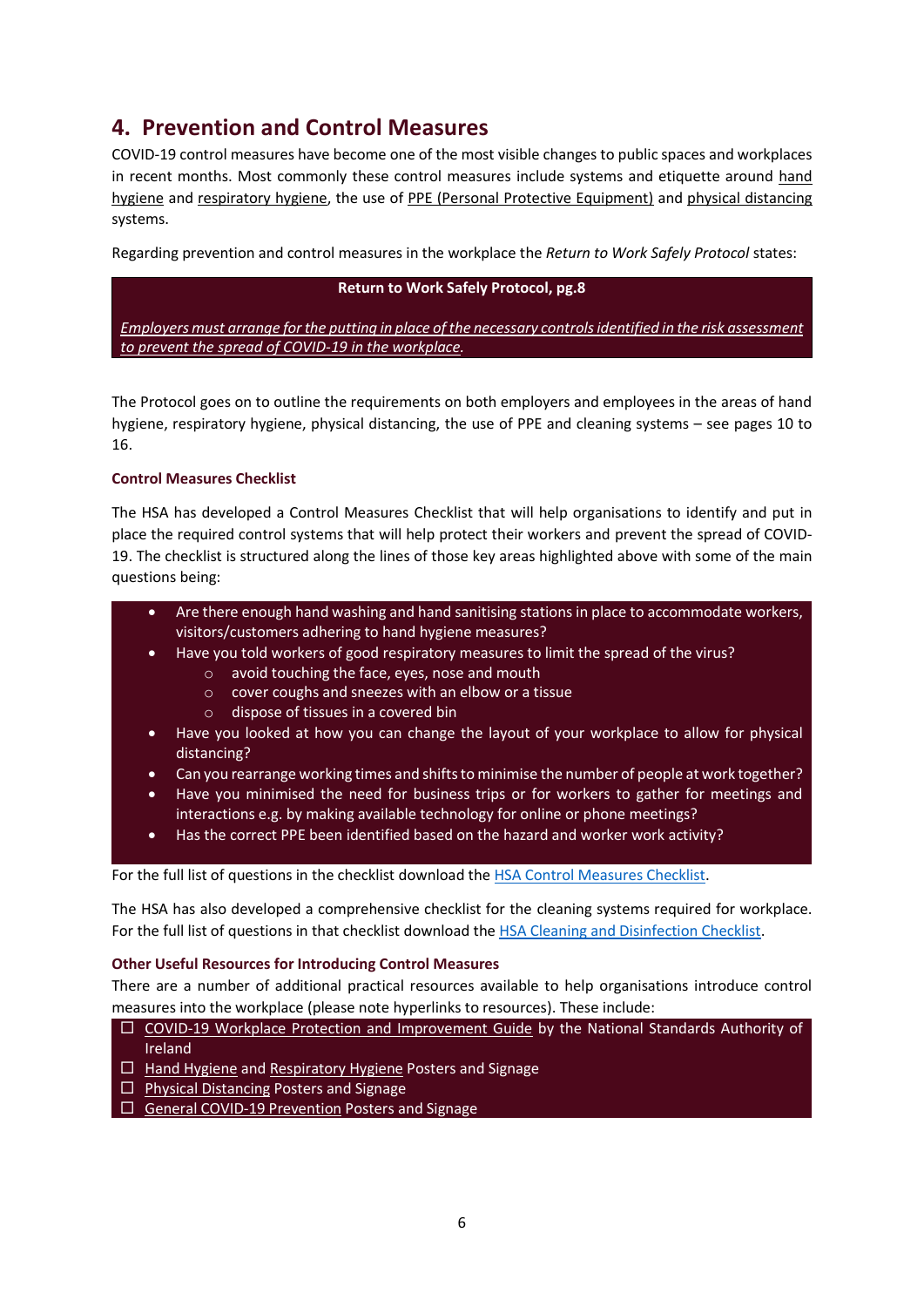# <span id="page-7-0"></span>**5. Staff Induction and Training**

Clear and regular communication between employers and staff is a crucial area in relation to the reopening of workplaces and the introduction of new systems of work. This is particularly pertinent given the fluid and changing nature of the COVID-19 pandemic and the fact that the lifting of restrictions and public health guidance and protocols are subject to revision and change at any given time.

In the reopening of workplaces COVID-19 induction for all staff is essential. The *Return to Work Safely Protocol* states:

#### **Return to Work Safely Protocol, pg.8**

*Employers must provide an induction training for all workers. This training should at a minimum include the latest up to-date advice and guidance on public health: what a worker should do if they develop symptoms of COVID-19; details of how the workplace is organised to address the risk from COVID-19; an outline of the COVID-19 response plan; identification of points of contact from the employer and the workers; and any other sector specific advice that is relevant.*

#### **COVID-19 Induction Checklist**

The HSA has developed a Covid-19 Induction Checklist that will help organisations to develop induction for employees and good communication systems across the organisation in relation to the management of Covid-19. Some of the main questions that this checklist poses for employers are:

- Have you a system in place to keep up to date with the latest COVID-19 advice from Government and to pass that advice on to workers?
- Have you covered the signs and symptoms of COVID-19?
- Have you explained to workers how the virus spreads?
- Have you covered the control measures you have put in place to minimise the risk of workers being exposed to COVID-19?
- Have you identified the Worker Representative(s) to all workers and explained what their purpose is?

For the full list of questions in the checklist please download th[e HSA COVID-19 Induction Checklist.](https://www.hsa.ie/eng/topics/covid-19/return_to_work_safely_templates_checklists_and_posters/employers_checklist_no3_induction1.pdf)

#### **Other Useful Resources for Staff Induction**

There are a wide range of additional information resources available that are relevant to staff induction (please note hyperlinks to resources):

- [COVID-19 Public Information Booklet](https://www.hse.ie/eng/services/news/newsfeatures/covid19-updates/partner-resources/covid-19-information-booklet.pdf)
- $\Box$  [Protect Yourself from Coronavirus](https://www.youtube.com/watch?v=ztj7JhMt3Wc) video an[d General Hygiene](https://healthservice.hse.ie/staff/coronavirus/policies-procedures-guidelines/covid-19-posters-and-communications-materials.html) videos
- $\Box$  [CIF Online Induction Programme](https://cif.ie/induction/) a useful COVID-19 awareness raising tool for all workers
- $\Box$  [Irish Government COVID-19 Campaign](https://www.gov.ie/en/campaigns/c36c85-covid-19-coronavirus/) information from across government departments

**COVID-19 Resources in Different Languages** (please note hyperlinks to resources):

<span id="page-7-1"></span>COVID-19 Information Resources are available in [Different Languages](https://www.hse.ie/eng/services/news/newsfeatures/covid19-updates/partner-resources/covid-19-translated-resources/) including [Irish Sign Language](https://www.hse.ie/eng/services/news/newsfeatures/covid19-updates/partner-resources/covid-19-irish-sign-language-isl-resources/covid-19-irish-sign-language-isl-resources.html)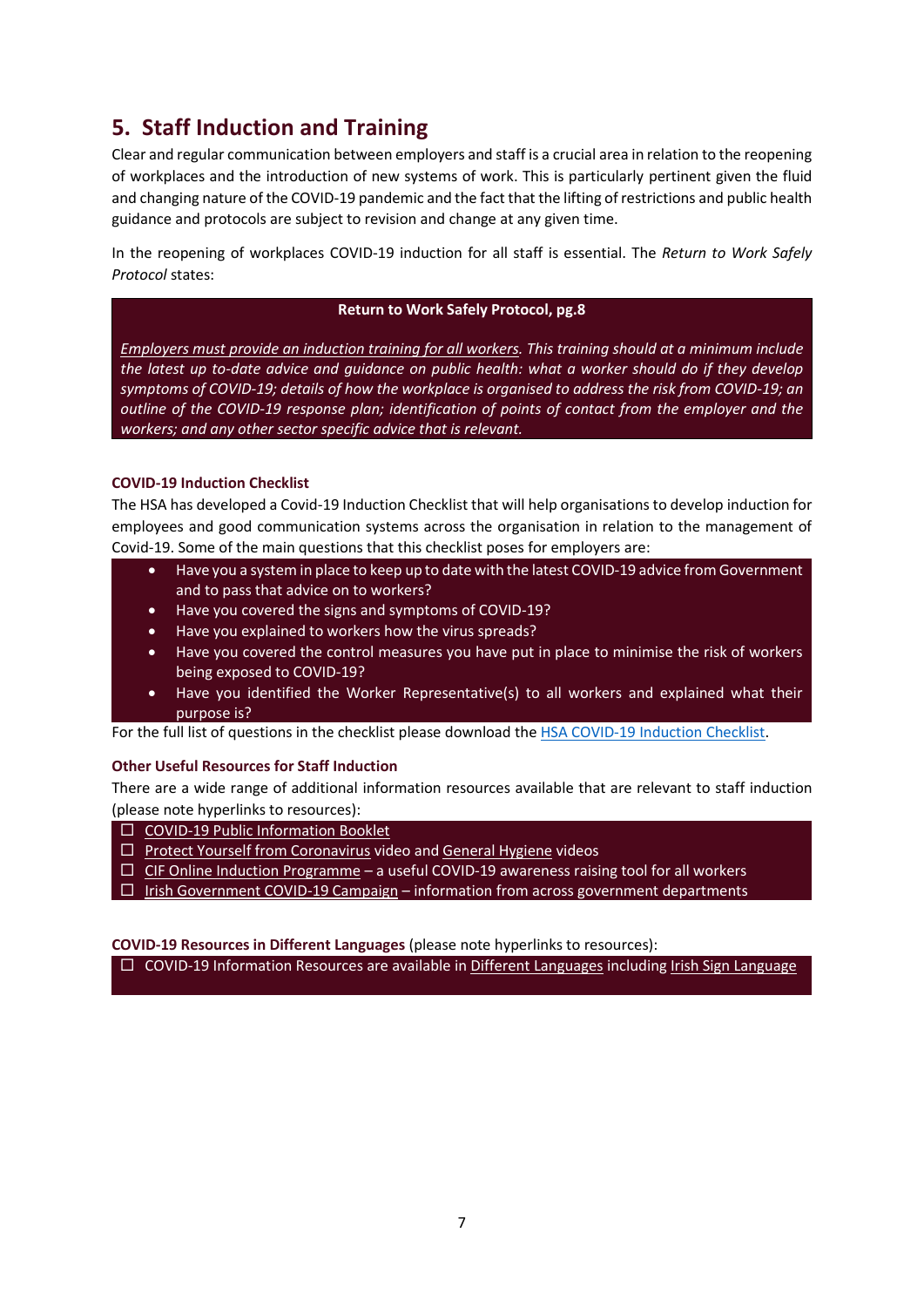### **6. Managing Suspected COVID-19 Cases**

Currently there is no requirement for an employer to notify the Health and Safety Authority if a worker contracts COVID-19. However, rapid and effective procedures need to be in place in the event of someone developing COVID-19 signs and symptoms while in the workplace. A standard framework for responding to suspected cases has emerged in recent weeks and involves immediately isolating the individual in question and facilitating them to get tested as quickly as possible.

The *Return to Work Safely Protocol* states:

#### **Return to Work Safely Protocol, pg.9 &10**

#### *Employers must:*

- *include a defined response structure that identifies the team(s) responsible for responding to a suspected case in the COVID-19 response plan.*
- *identify a designated isolation area in advance. The designated area and the route to the designated area should be easily accessible and as far as is reasonable and practicable should be accessible by people with disabilities*
- *isolate the worker and have a procedure in place to accompany the individual to the designated isolation area via the isolation route.*

The Protocol goes on to outline a range of additional measures and provisions that need to be in place, all aimed at isolating the suspected case(s), assisting the person(s) and reducing the risk of transmission to others in the workplace.

#### **Dealing with Suspected COVID-19 Cases Checklist**

The HSA has developed a Checklist for Dealing with Suspected Cases of COVID-19. This checklist will assist organisations to develop an effective response system that can be quickly activated in the event of a suspected COVID-19 in the workplace. Some of the main provisions that this checklist highlights includes:

- Have you appointed a manager to deal with any suspected case of COVID-19?
- Have you identified a place that can be used as an isolation area, preferably with a door that can be closed, in the event of a suspected case of COVID-19?
- Are the following available in the isolation area(s)?
	- o ventilation, e.g. fresh air ventilation/ability to open a window
	- o tissues
	- o hand sanitiser
	- o disinfectant and/or wipes
	- o gloves, masks
	- o waste bags
	- o pedal-operated, closed bin
- Have you made your workers aware of reporting procedures if they develop signs and symptoms at work for COVID-19?
- Have you a COVID-19 contact / group work log in place to facilitate contact tracing?

For the full list of questions in the checklist download the [HSA Dealing with a Suspected Case of COVID-19](https://www.hsa.ie/eng/topics/covid-19/return_to_work_safely_templates_checklists_and_posters/employers-checklist-no-41.pdf)  [Checklist.](https://www.hsa.ie/eng/topics/covid-19/return_to_work_safely_templates_checklists_and_posters/employers-checklist-no-41.pdf)

The NSAI's [COVID-19 Workplace Protection and Improvement Guide](file:///C:/Users/NollaigMcGuinness/Desktop/Return%20to%20Work/NSAI-Guidelines-COVID-19-Workplace%20Protection%20&%20Improvement.pdf) also provides detailed guidance on responding to suspected cases in the workplace – see pages 13 to 18.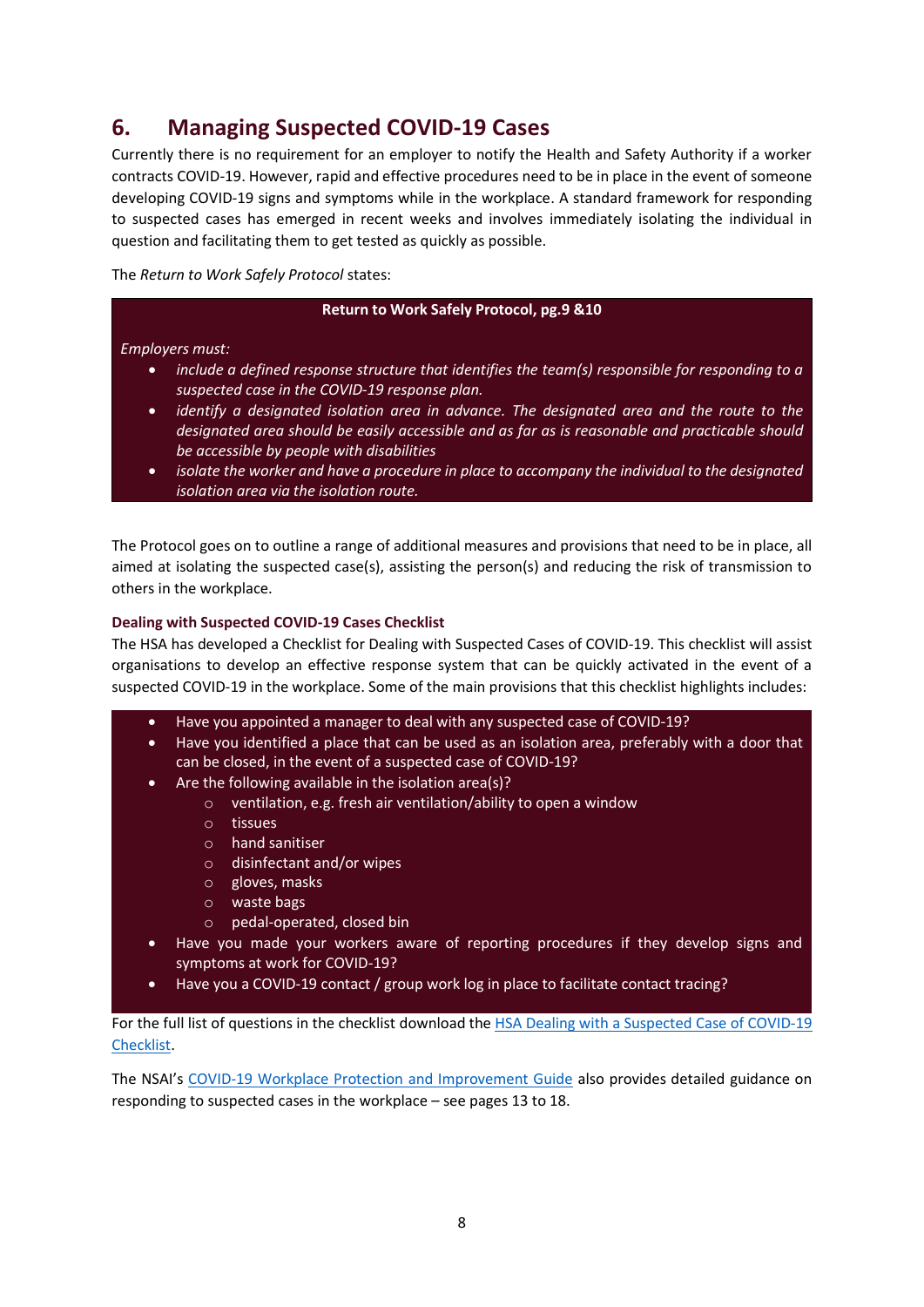# <span id="page-9-0"></span>**7. Staff Support Measures**

The health and safety of staff must be of paramount importance in the reopening of workplaces and much of the provisions outlined in the preceding sections are designed to ensure that the health risks of returning to the workplace are minimised.

Employers need to be acutely aware of whether any of their workforce are deemed to be in the [People At](https://www2.hse.ie/conditions/coronavirus/people-at-higher-risk.html)  [Higher Risk](https://www2.hse.ie/conditions/coronavirus/people-at-higher-risk.html) category and must act accordingly to support these workers.

The mental health and wellbeing of employees is also an important consideration for employers when reopening their workplaces. The mental health impacts of the COVID-19 pandemic on society in general have been widely acknowledged and highlighted by the public health authorities in Ireland and across the world. Many employees may experience heightened anxiety and stress at the prospect of returning to the workplace in the current environment and employers need to be conscious of this.

Regarding employee welfare the *Return to Work Safely Protocol* states:

#### **Return to Work Safely Protocol**

#### *At Risk/Vulnerable Workers (pg.14)*

*If an at risk or vulnerable worker cannot work from home and must be in the workplace, employers must make sure that they are preferentially supported to maintain a physical distance of 2 metres. However, employers should enable vulnerable workers to work from home where possible.*

#### *Mental Health and Wellbeing (pg.20)*

- *Employers should put in place support for workers who may be suffering from anxiety or stress.*
- *Workers who are returning to the workplace after a period of isolation are likely to have concerns about the risk of infection or changes to their job due to the implementation of measures to prevent the spread of COVID-19. Employers should provide workers with information on publicly available sources of support and advice and information about the prevention and control measures taken in the workplace to reduce the risk of infection.*
- *Employers should ensure workers are made aware of and have access to any business provided Employee Assistance Programmes or Occupational Health service.*

It should be remembered at all times also that the current guidance on the phased reopening of workplaces states that, where practicable, working from home/ remote working should be facilitated. The *Return to Work Safely Protocol* on pg.14 identifies "office work" in particular in this regard. In general, there is now an expectation on employers to continue to show flexibility with their staff in terms of supporting them to work safely. As has been seen during the lockdown period and will continue to be seen over the coming months, this flexibility will be applied to remote working, workplaces opening hours, workplace shifts, travel for work arrangements and other areas.

#### **Mental Health Supports**

A number of mental health campaigns currently seek to respond to the specific challenges that the COVID-19 pandemic presents, and employers are encouraged to make their staff aware of these, which include:

- *[HSE Minding Your Mental Health During the Coronavirus Pandemic](https://www2.hse.ie/wellbeing/mental-health/covid-19/minding-your-mental-health-during-the-coronavirus-outbreak.html)*
- Mental Health Ireland *[Five Ways to Wellbeing](https://www.mentalhealthireland.ie/five-ways-to-wellbeing/)*
- Healthy Ireland *[In This Together](https://www.gov.ie/en/campaigns/together/)*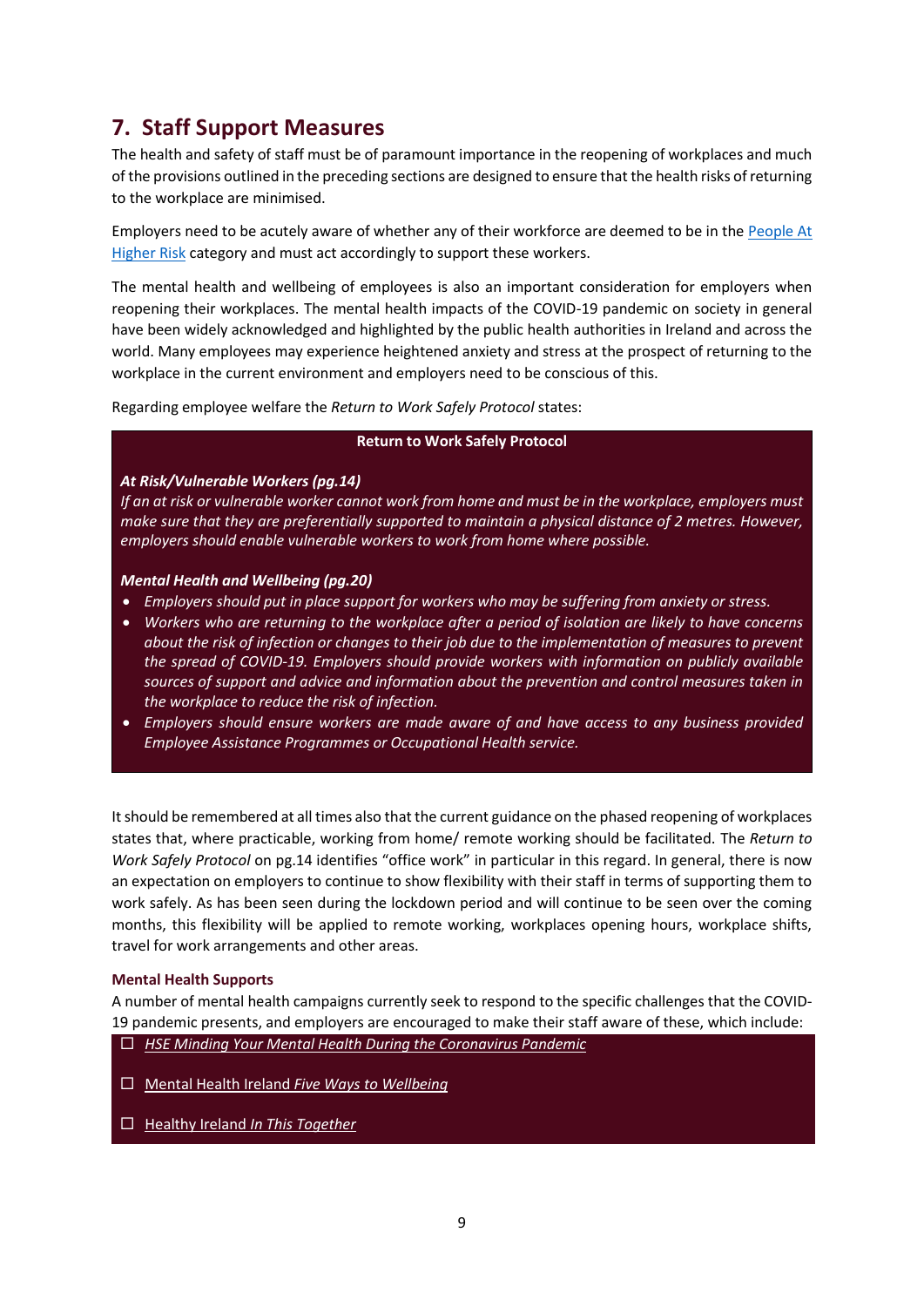# <span id="page-10-0"></span>**8. Organising Community Activities**

COVID-19 has highlighted the critical nature of community development in responding to the basic needs on communities in an emergency situation. While the contribution of volunteers was essential in providing essential services such as shopping and other supports for people that had to cocoon or self-isolate, community workers provided responses to more complex referrals and demands, particularly from already marginalised and disadvantaged communities.

Community work is based on the collective and it is now essential to explore how to return to this work in a way that is safe for community workers and the communities with which they work.

In addition to the planning, assessment and control measures required to reopen workplaces and community facilities, community workers, community organisations and groups need to consider how some or all of their community work actions and activities can be delivered safely in the current environment.

Collective action and community activities are as broad and diverse as communities themselves and there is no one fits all approach or single template to cover all aspects of organising community activities safely. However, several of the checklists highlighted in this guide will enable groups to start reorganising their community activities in line with the relevant COVID-19 guidance and restrictions that are in place at any given time.

This section of the guide presents the key questions and prompts that any organisation or group will need to work through when planning their community services and activities. Prior to commencing that process the first question that needs to be answered is, *Is the activity in question essential?* While many community activities may not be deemed as *essential* depending on what COVID-19 restrictions are in place at the time, community organisations may arrive at the wholly valid conclusion that while an activity might not be strictly essential it may be very beneficial to the health and wellbeing of the people participating in it, particularly during these challenging times. Common examples here could include community organisations, social inclusion networks, lunch clubs, community gardens, arts & craft groups, keep fit groups, social support groups and many more activities, all of which play a fundamental role in the health and wellbeing of communities and will continue to do so as we emerge from lockdown and navigate COVID-19 restrictions on public activity.

Once a community organisation has decided that it will recommence organising community activities there are a wide range of key questions and corresponding actions that it will need to work through, as outlined on the next page. In planning and managing any community activities in the current COVID-19 context there are a number of core concepts or basic good practices that must underpin all of our actions. These include:

#### **Basic Good Practices for Planning Community Activities**

- **Be Informed**. Stay up to date on the current COVID-19 public health guidance that is in place.
- Maintain the required **physical distancing** in line with public health guidance.
- Actively promote **good hand and respiratory hygiene** with others.
- Establish thorough and regular **cleaning and disinfecting systems** in your buildings and spaces.
- Maintain **good communications** with all participants and stakeholders around the measures you are undertaking to ensure your activities are being organised in a safe manner.

The following page presents a Checklist designed specifically for planning and delivering community activities in a COVID-19 context.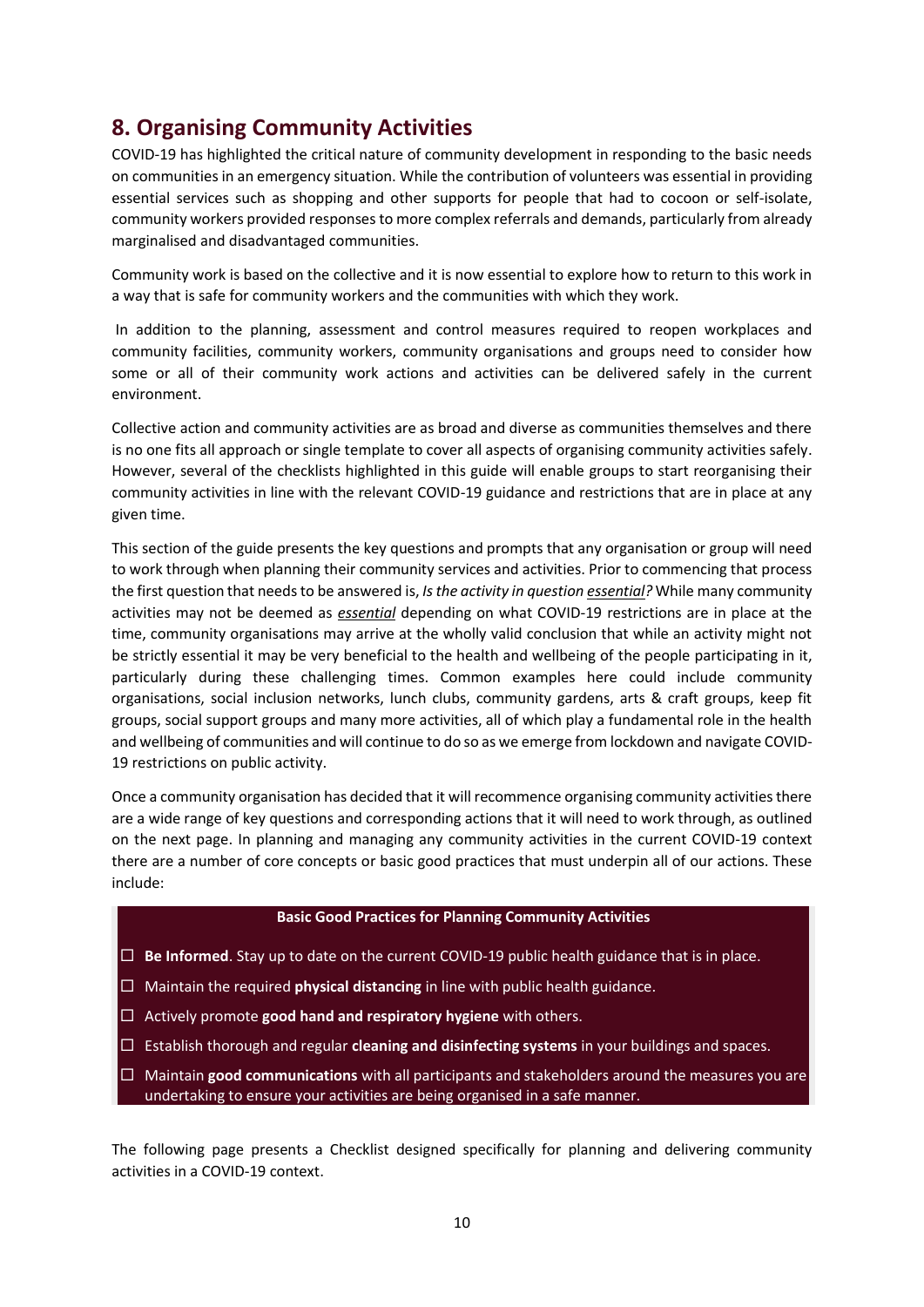#### **Checklist for Organising Community Activities**

- **Are You Up-To-Date?** Are you fully informed of the current COVID-19 restrictions [and public health](https://www.gov.ie/en/publication/cf9b0d-new-public-health-measures-effective-now-to-prevent-further-spread-o/)  [measures that are in place right now?](https://www.gov.ie/en/publication/cf9b0d-new-public-health-measures-effective-now-to-prevent-further-spread-o/) These will tell you what size of group you can convene and provide guidance on physical distancing etc. in different settings.
- **Safety Protocols** Have you read the *[Return to Work](https://www.gov.ie/en/publication/22829a-return-to-work-safely-protocol/) Safety Protocol* and identified those areas of the document that are particularly relevant to your own activity such as physical distancing and hygiene?
- **Use Checklists** Have you familiarised yourself with the *[Health and Safety Authority's Templates and](https://www.hsa.ie/eng/topics/covid-19/return_to_work_safely_templates_checklists_and_posters/)  [Checklists](https://www.hsa.ie/eng/topics/covid-19/return_to_work_safely_templates_checklists_and_posters/)*? Checklists 2, 4 and 5 will be particularly useful for organising group community activities.
- **Risk Assessment** Have you undertaken a Risk Assessment for your proposed community activity? See *[HSE Safety Statements and Risk Assessments](https://www.hse.ie/eng/staff/safetywellbeing/healthsafetyand%20wellbeing/safetystatementsandriskassessments.html)*, including the *[General Risk Assessment Form](https://www.hse.ie/eng/staff/safetywellbeing/healthsafetyand%20wellbeing/generalriskassessmentform.docx)*.
- **Control Measures** If you are using a community facility which is not owned or managed by you, have you undertaken a thorough consultation with the facility manager to understand fully the COVID-19 control measures they have put in place?
- **Physical Distancing** Are you sure that you can achieve the required physical distancing within your proposed community activity? You will need to have measured the space in question and mapped out how the required physical distancing can be achieved.
- **Hygiene and PPE** Will your proposed activity require you to provide hand sanitising products and PPE (Personal Protective Equipment) like gloves, face masks, face shields etc.? If so, have you sufficient supplies of these?
- **Cleaning & Disinfecting** Have you a cleaning and disinfecting system in place for any equipment, utensils and/or other items that will be used as part of your proposed activity? Everything will need to be cleaned thoroughly after the activity.
- **Responding to a Suspected COVID-19 Case** Have you procedures in place to respond quickly to a suspected COVID-19 case during your proposed activity? If using a community facility not owned or managed by you, these procedures will need to be aligned to those already in place in the community facility.
- **Transport** do you need to provide transport for the people attending the activity? If so, you will need to ensure that the required physical distancing can be achieved in the vehicle and that the vehicle is thoroughly cleaned before and after use.
- **Volunteers** Are you working with volunteers in organising your proposed activity? If so, have you ensured that they complete something like the *[Pre-Return to Work Form](https://www.hsa.ie/eng/topics/covid-19/return_to_work_safely_templates_checklists_and_posters/return_to_work_form.pdf)*? Have they completed COVID-19 induction?
- **Communications** has everyone who will be attending the activity been consulted with in advance? Have they completed something like the *[Pre-Return to Work Form](https://www.hsa.ie/eng/topics/covid-19/return_to_work_safely_templates_checklists_and_posters/return_to_work_form.pdf)*? Have the restrictions that are in place and how the activity will be managed been explained to everyone in advance?
- **At Risk Groups** have you identified volunteers and participants that are in the [At Risk Groups](https://www2.hse.ie/conditions/coronavirus/people-at-higher-risk.html) and discussed the public health guidance with them on whether they should be participating?
- **Contacts Log** have you drafted Contacts Log that will contain everyone's contact details who has attended the activity? This must include a phone number for each person.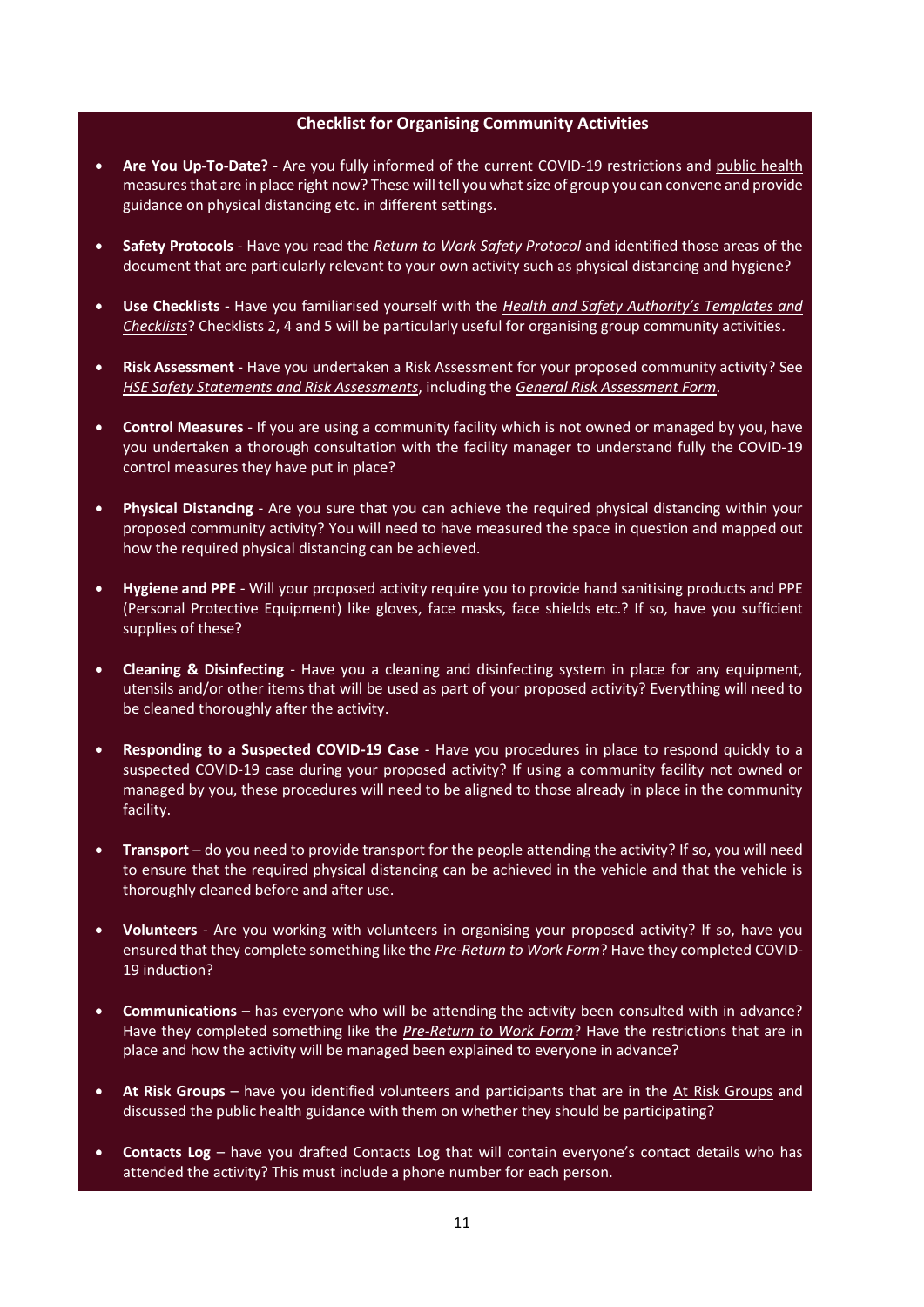#### **Additional Resources**

In addition to the different checklists that have been highlighted in the previous pages there are also a number of resources available that will be particularly useful for community organisations. These include:

#### **COVID-19 Resources for Community Organisations**

- *[Guidance for Youth Organisations On Resuming Full Services After COVID-19](https://www.gov.ie/en/publication/58393-guidance-for-youth-organisations-on-resuming-full-services-after-covid-19/)*. A comprehensive guide to re-introducing activities on a phased basis. Includes useful COVID-19 checklists and templates.
- $\Box$  [Galway City Community Network](https://galwaycitycommunitynetwork.ie/covid-19-information/) COVID-19 Information Hub. A comprehensive list of all COVID-19 related information.
- *[Volunteer Ireland COVID-19 Information Hub.](https://www.volunteer.ie/about-us/covid-19/covid-19-resources/)* Guidance for organisations around working with volunteers during COVID-19.
- *[The Wheel COVID-19 Information Hub](https://www.wheel.ie/advice-guidance/COVID-19)*. A wide range of COVID-19 resources and planning tools collated by The Wheel.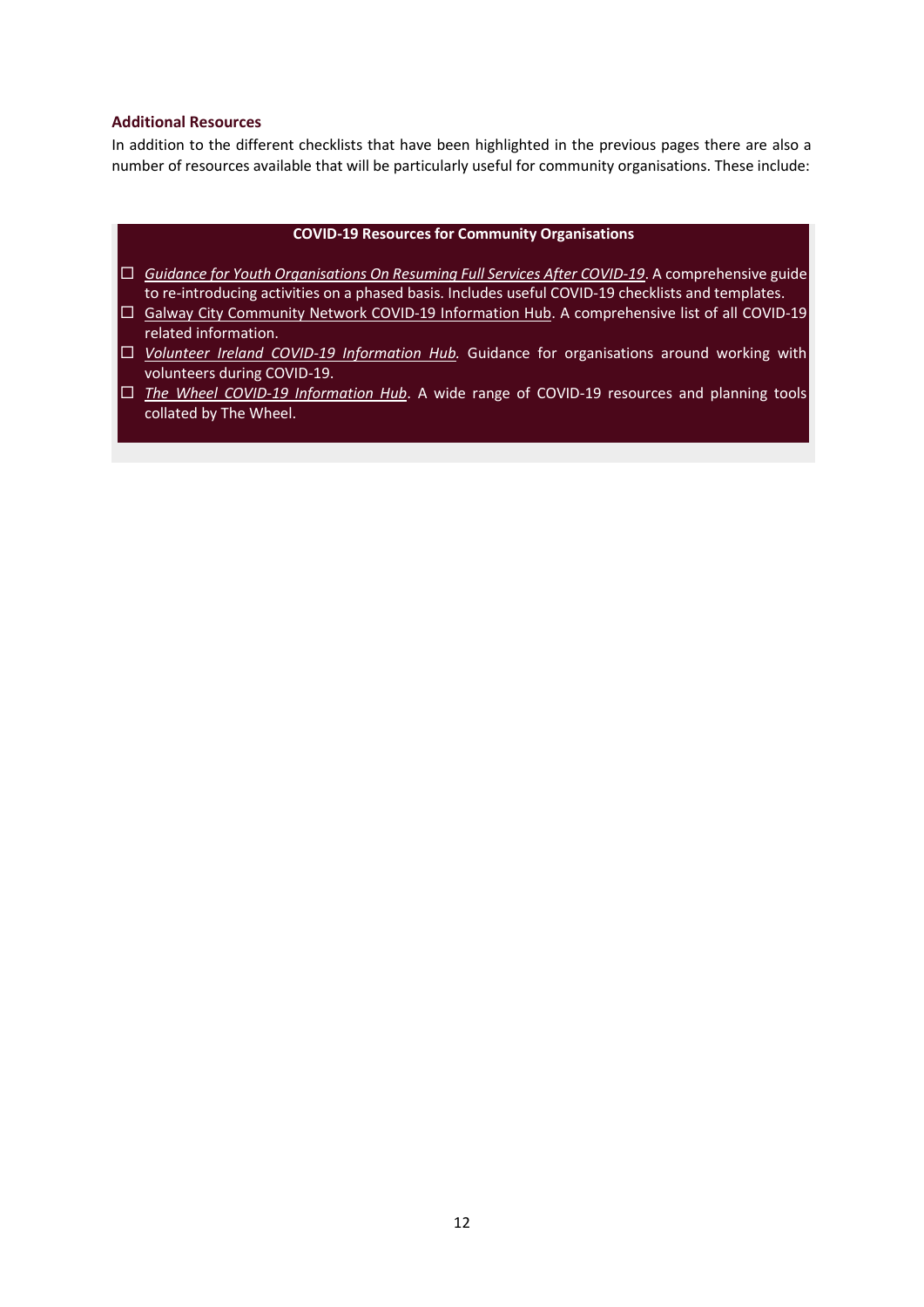### <span id="page-13-0"></span>**8. Recap of Templates and Checklists**

This section lists together the various templates and checklists referred to in the previous sections that are designed to provide practical guidance to organisations in reopening their workplaces and spaces safely.

#### **Health and Safety Authority Templates and Checklists** – all available on **HSA** website

| <b>HSA</b><br>COVID-19<br>Response<br>Plan<br>Template                          | Provides a comprehensive template for organisations to<br>develop their COVID-19 Response Plan, bringing together all<br>measures to be undertaken. |
|---------------------------------------------------------------------------------|-----------------------------------------------------------------------------------------------------------------------------------------------------|
| <b>HSA Pre-Return to Work Form</b>                                              | Standardised Pre-Return to Work Form to be issued to all<br>employees.                                                                              |
| <b>HSA Planning and Preparing Checklist</b>                                     | A comprehensive checklist designed to assist organisations<br>in the early planning stages of their COVID-19 Response Plan.                         |
| <b>HSA Control Measures Checklist</b>                                           | Checklist designed to assist organisations put in place<br>control measures to minimise the spread of COVID-19.                                     |
| <b>Disinfection</b><br><b>Cleaning</b><br><b>HSA</b><br>and<br><b>Checklist</b> | Checklist focused on cleaning and hygiene systems in the<br>workplace to prevent the spread of COVID-19.                                            |
| <b>HSA COVID-19 Induction Checklist</b>                                         | Checklist<br>designed to assist organisations<br>develop<br>appropriate COVID-19 Induction for staff.                                               |
| <b>HSA Dealing with a Suspected Case of</b><br>٠<br><b>COVID-19 Checklist</b>   | Checklist focused on the control measures and response<br>system required for dealing with a suspected COVID-19 case.                               |
| <b>HSA Workers Representative Checklist</b><br>٠                                | Checklist designed to assist Worker Representatives<br>understand the full scope of their role.                                                     |
| <b>Employee Checklist</b>                                                       | Checklist designed to assist all workers understand their<br>roles and responsibilities in preventing the spread of COVID-<br>19.                   |

#### **HSE Safety Statements and Risk Assessments**

The HSE website has a dedicated section on Safety Statements and Risk Assessments which contains a range of templates, prompt sheets and guidance documents. All can be accessed at HSE Safety Statements [and Risk Assessments.](https://www.hse.ie/eng/staff/safetywellbeing/healthsafetyand%20wellbeing/safetystatementsandriskassessments.html)

#### **National Standards Authority of Ireland Checklists**

The National Standards Authority of Ireland (NSAI) has developed the COVID-19 Workplace protection and Improvement Guide which provides comprehensive guidance on reopening workplaces safely and includes and number of useful checklists. The guide itself and the checklists can be accessed from th[e NSAI website.](https://www.nsai.ie/covid-19workplaceprotection/)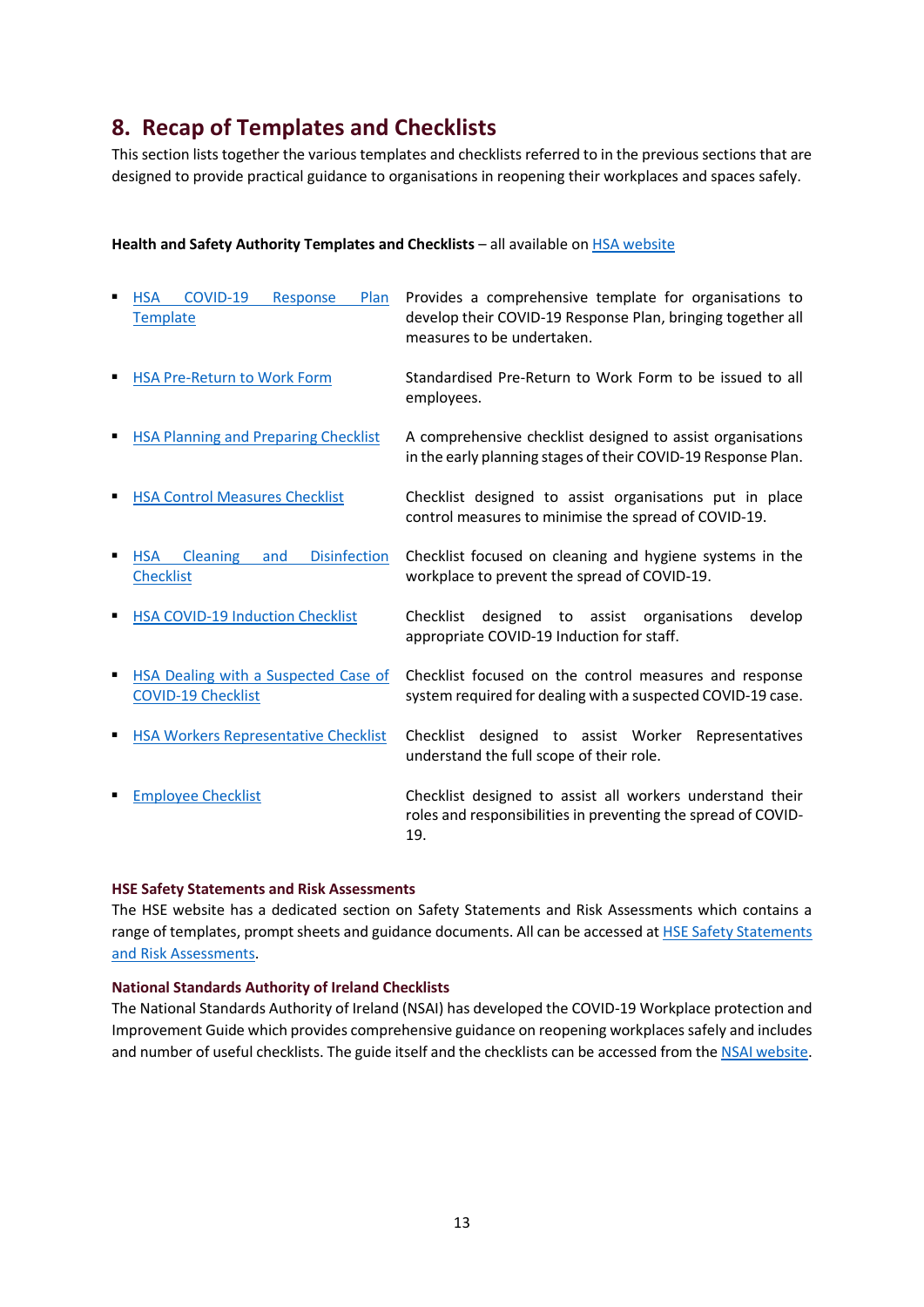### <span id="page-14-0"></span>**9. Useful Contacts**

#### *Health and Safety Authority (HAS), Workplace Contact Unit*

Tel: 1890 289 389 or 01 614 7000

Email: [wcu@hsa.ie](mailto:wcu@hsa.ie)

#### *National Standards Authority of Ireland (NSAI), COVID-19 Business Support Unit*

Tel: 01 8073800

Email: [Covid-19-Support@nsai.ie](mailto:Covid-19-Support@nsai.ie)

#### *Workplace Relations Commission (WRC)*

Tel: 059 9178 990 / Lo Call: 1890 80 80 90

Email: [customerservice@workplacerelations.ie](mailto:customerservice@workplacerelations.ie)

#### *The Health Service Executive (HSE)*

Tel: 1850 241850

#### *Health Protection Surveillance Centre (HPSC)*

Tel: 01 8765300